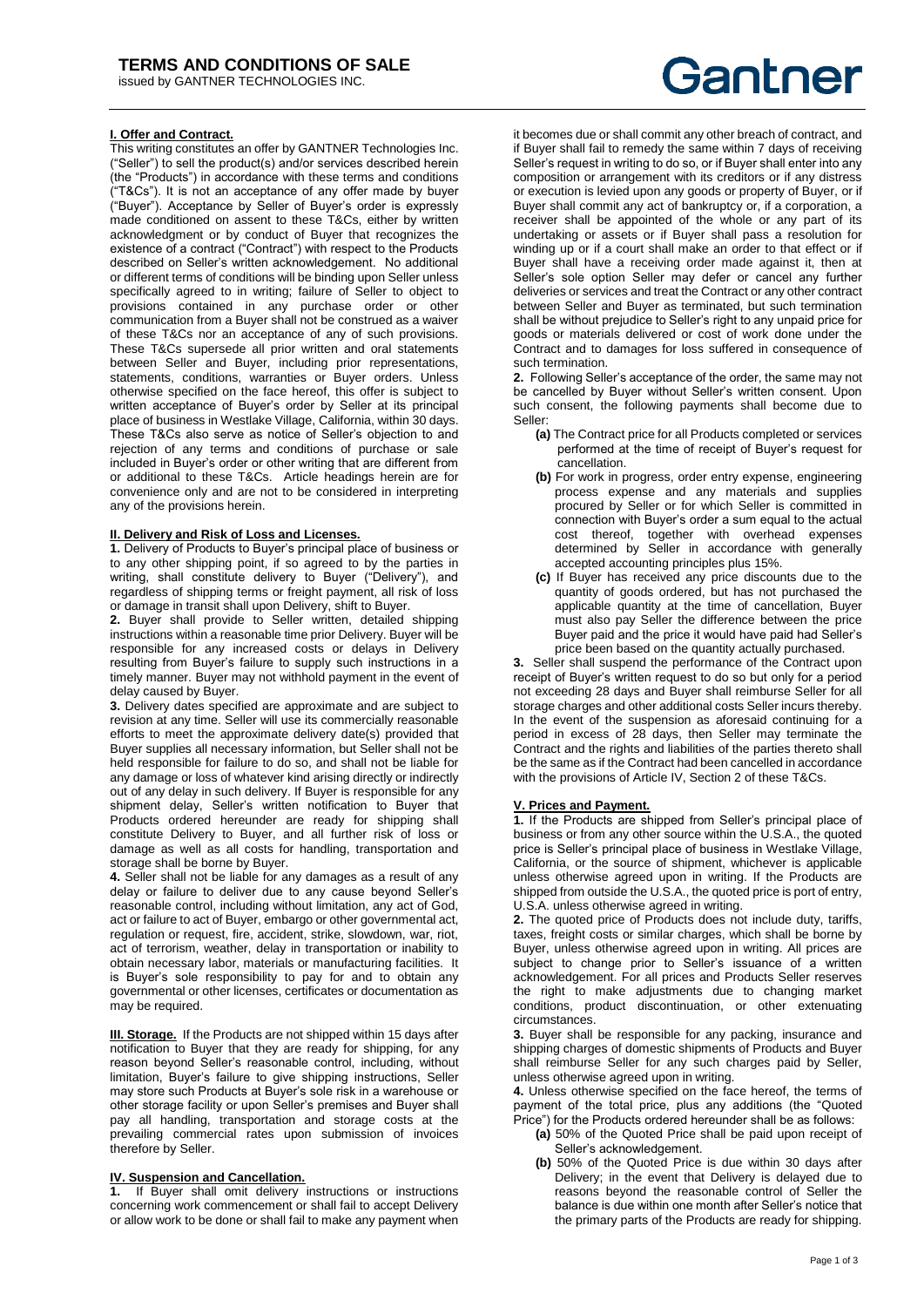**5.** Overdue amounts shall bear a delinquency charge of interest at the higher of 18% per annum or the maximum rate permitted by law.

**6.** Buyer shall have no right of set-off with alleged counterclaims. Any assignments of Buyer's counter-claims to a third party without Seller's prior written consent shall be void.

**7.** Buyer agrees to reimburse Seller for any costs and expenses (including reasonable attorney's fees) in connection with the collection of any amounts owed to Seller under this Contract.

## **VI. Taxes and Other Charges.**

Any manufacturer's tax, occupation tax, use tax, sales tax, excise tax, duty, custom, inspection or testing fee or charge of any nature whatsoever imposed by any governmental authority, domestic or foreign, on or measured by the transaction between Seller and Buyer shall be paid by Buyer in addition to the price quoted or invoiced. In the event Seller is required to pay any such tax, fee or charge, Buyer shall reimburse Seller therefor unless otherwise agreed upon in writing.

#### **VII. Limited Warranties.**

**1.** Seller warrants that the Products, including such parts manufactured by others that are integral therewith, shall be free from defects in material and workmanship for a period of 12 months from the date of Delivery. Seller's obligations under the aforesaid warranty shall be repairing or replacing the Products delivered to Buyer or its customer which if properly installed, used and maintained, prove to be defective in material and workmanship. Such repair or replacement shall be Seller's sole obligation and Buyer's sole remedy hereunder and shall be conditioned upon Seller's receipt of written notice of any alleged defect within 10 days after its discovery, and at Seller's option return of such defective Products or part thereof freight prepaid to Seller's principal place of business. The aforesaid warranty shall not apply if Buyer fails to provide notice of the alleged defect in material or workmanship within 12 months from the date of Delivery, and the duration of the warranty may not be waived, tolled, or extended without the express written consent of Seller.

**2.** Seller's obligations under Section 1 of this Article VII shall not apply to any component or part of Products sold hereunder, which

**(a)** is consumed by normal wear and tear;

**(b)** has a normal life inherently shorter than the herein stated warranty period; or (c) has been damaged due to negligent or faulty use, alteration, maintenance not in accordance with applicable instructions or performed by untrained technicians, storage or handling by Buyer.

**3.** Any description or representation of the Products whether in writing or made orally by Seller or Seller's agents, specifications, samples, models, bulletins, drawings, diagrams, engineering sheets or similar materials used in connection with Buyer's order are for the sole purpose of identifying Products and shall not be construed as an express warranty. Any suggestions by Seller or Seller's agents regarding use, application or suitability of Products shall not be construed as an express warranty unless confirmed to be such in writing by Seller. Production figures and specifications by Sellers are estimates only and are not warranties, unless expressly stated otherwise.

**4.** THE WARRANTY EXPRESSED HEREIN SHALL BE IN LIEU OF ANY OTHER WARRANTIES, EXPRESSED OR IMPLIED, INCLUDING, WITHOUT LIMITATION, ANY IMPLIED WARRANTY OF MERCHANTABILITY OR FITNESS FOR A PARTICULAR PURPOSE, AND IS IN LIEU OF ANY AND ALL OTHER OBLIGATIONS OR LIABILITY ON SELLER'S PART. **5.** ANY PRODUCTS, WHICH BY AGREEMENT OF THE PARTIES ARE OF LESS THAN SELLER'S STANDARD QUALITY ARE SOLD "AS IS".

## **VIII. Warranty Claims, Inspection, and Waiver of Defects.**

1. Written notice of any alleged defect must be presented to Seller immediately upon Buyer's discovery of the defect, and Seller must be allowed to inspect the Products while they are in the alleged defective condition. Use of the Products must be suspended until written clearance is issued by Seller for continued use, provided that Seller, upon receipt of written

notice of an alleged defect, proceeds without unreasonable delay to remedy any defect covered by the warranty.

**2.** Buyer shall inspect all Products immediately upon their arrival and shall immediately give written notice to Seller of any claim that the Products do not conform to the terms of the Contract. Seller shall have reasonable access to inspect any allegedly nonconforming Products.

**3.** Buyer waives any right to assert any claim against Seller arising from any non-conformity of Products sold hereunder which would have been observable on reasonable inspection or testing within 30 days after Delivery.

#### **IX. Limitation of Liability.**

**1.** Except as otherwise agreed in writing, Seller's liability with respect to the Products is limited to the warranty provided in Articles VII and VIII hereof, and in no event shall exceed the Contract price of the Products.

**2.** SELLER SHALL NOT BE SUBJECT TO ANY OTHER OBLIGATIONS OR LIABILITIES, WHETHER ARISING OUT OF BREACH OF CONTRACT, WARRANTY, TORT (INCLUDING NEGLIGENCE AND STRICT LIABILITY), OR OTHER THEORIES OF LAW, WITH RESPECT TO PRODUCTS SOLD OR SERVICE RENDERED BY SELLER OR UNDERTAKINGS, ACTS OR OMISSIONS RELATING THERETO.

**3.** UNDER NO CIRCUMSTANCES WILL SELLER BE LIABLE FOR ANY INCIDENTAL OR CONSEQUENTIAL DAMAGES, OR FOR ANY OTHER LOSS, DAMAGE OR EXPENSE OF ANY KIND, INCLUDING LOSS OF PROFITS, ARISING IN CONNECTION WITH THE CONTRACT OR WITH THE USE OR LIABILITY TO USE SELLER'S PRODUCTS FURNISHED UNDER THIS CONTRACT.

**4.** SELLER'S SOLE LIABILITY AND BUYER'S SOLE REMEDY IS LIMITED TO EITHER

- **(a)** REPAIR OR REPLACEMENT OF DEFECTIVE PARTS OR PRODUCTS, OR
- **(b)** AT SELLER'S OPTION, RETURN OF THE GOODS TO SELLER AND REFUND OF PURCHASE PRICE.

**5.** WITHOUT LIMITING THE GENERALITY OF THE FOREGOING SELLER SPECIFICALLY DISCLAIMS ANY LIABILITY FOR PROPERTY OR PERSONAL INJURY DAMAGES, PENALTIES, SPECIAL OR PUNITIVE DAMAGES, DAMAGES FOR LOST PROFITS OR REVENUES, LOSS OF USE OF PRODUCTS, OR ANY ASSOCIATED EQUIPMENT, COST OF CAPITAL, COST OF REPAIRS TO PRODUCTS SUBJECT TO SELLER'S WARRANTY PERFORMED BY PERSONS OTHER THAN SELLER WITHOUT SELLER'S PRIOR WRITTEN CONSENT, COST OF SUBSTITUTE PRODUCTS, FACILITIES OR SERVICES, DOWN-TIME OR SLOW-DOWN COSTS OR FOR ANY OTHER TYPES OF ECONOMIC LOSS, AND FOR CLAIMS OF BUYER'S CUSTOMERS OR ANY OTHER THIRD PARTY FOR ANY SUCH DAMAGES. SELLER DISCLAIMS ANY LIABILITY FOR ANY CLAIM, WHETHER IN CONTRACT OR IN TORT, WHICH AROSE MORE THAN 1 YEAR PRIOR TO THE INITIATION OF ARBITRATION OR LITIGATION BY BUYER AGAINST SELLER.

**6.** Buyer agrees to cause its customers and anybody in the chain of manufacturing supply and distribution including the end customer to be bound by limitations of liability substantially equal to those contained in these T&Cs.

#### **X. Security Interest.**

BUYER HEREBY GRANTS TO SELLER A SECURITY INTEREST IN THE PRODUCTS SOLD HEREUNDER TO SECURE PAYMENT OF THE PRICE OF SUCH PRODUCTS AND AGREES, AND APPOINTS SELLER ITS AGENT, TO TAKE ALL SUCH ACTION AND TO EXECUTE ALL SUCH DOCUMENTS AND INSTRUMENTS AS MAY BE NECESSARY OR REASONABLY REQUESTED BY SELLER TO PERFECT AND CONTINUE PERFECTED SELLER'S SECURITY INTEREST HEREUNDER.

#### **XI. Insurance.**

**1.** Seller is entitled to insure the Products sold hereunder against damage or loss if shipping is delayed by reasons beyond the reasonable control of Seller during this delay; at the expense of